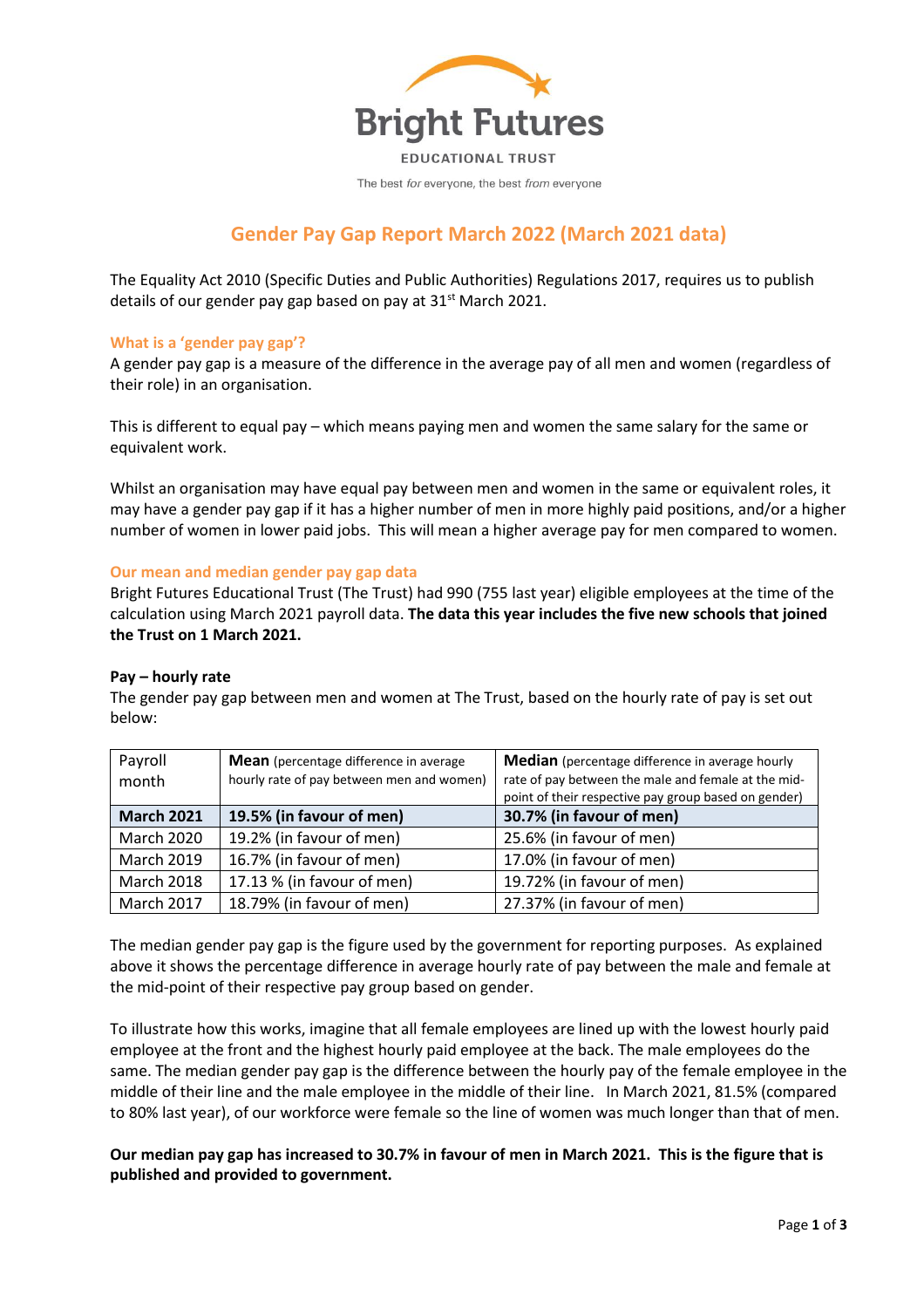

The best for everyone, the best from everyone

# **Pay quartiles split by gender**

| Quartile        |        |                             |                    | Male          |     |                        | Female        |     |                    |       | Mean average hourly rate of pay | Median average hourly rate of pay |                               |       |        |                                        |                             |
|-----------------|--------|-----------------------------|--------------------|---------------|-----|------------------------|---------------|-----|--------------------|-------|---------------------------------|-----------------------------------|-------------------------------|-------|--------|----------------------------------------|-----------------------------|
|                 | Number | %<br>(to<br>nearest<br>25%) | 2020<br>comparator | <b>Number</b> | %   | 2020<br>compara<br>tor | <b>Number</b> | %   | 2020<br>comparator | Male  | Female                          |                                   | 2020<br>comparator            | Male  | Female |                                        | 2020<br>comparator          |
| <b>High Pay</b> | 247    | 24.95%                      | 156                | 63            | 26% | 31%                    | 184           | 74% | 69%                | 31.80 | 29.26 8.7%                      | <b>Males</b><br>higher            | <b>Males 4.5%</b><br>higher   | 27.87 |        | <b>Males</b><br>26.53 5.1%<br>higher   | Males 2%<br>higher          |
| Mid-High<br>Pay | 237    | 23.94%                      | 215                | 54            | 23% | 21%                    | 183           | 77% | 79%                | 18.96 | 19.39 2.3%                      | Females<br>higher                 | <b>Females</b><br>5.7% higher | 18.43 |        | <b>Females</b><br>18.77 1.8%<br>higher | Females 9.6%<br>higher      |
| Mid-Low<br>Pay  | 258    | 26.06%                      | 190                | 36            | 14% | 17%                    | 222           | 86% | 83%                | 12.92 | 12.86 0.4%                      | <b>Males</b><br>higher            | <b>Males 4.4%</b><br>higher   | 12.69 |        | <b>Females</b><br>12.90 1.7%<br>higher | <b>Males 7.8%</b><br>higher |
| Low Pay         | 248    | 25.05%                      | 194                | 30            | 12% | 12%                    | 218           | 88% | 88%                | 9.85  | 10.03 1.9%                      | Females<br>higher                 | <b>Females</b><br>1.7% higher | 10.17 |        | 10.17 Match                            | Males 0.4%<br>higher        |
|                 | 990    | 100%                        |                    | 183           | 18% | 20%                    | 807           | 82% | 80%                |       |                                 |                                   |                               |       |        |                                        |                             |

By way of an example: the high pay range includes all leaders and teacher posts on upper pay range 3, which is the top of the teachers' pay scale (£40,490 pa); the mid-high quartile includes main scale teachers, pastoral/safeguarding roles and senior administration posts; the mid-low includes teaching assistant/learning support and key worker posts and the low pay range includes a range of roles such as apprentices, administrators, lunchtime organisers and some lower level TA/support worker posts.

In the highest pay quartile the males in roles has reduced by 5% this year and in the lowest pay quartile the females has increased by 2%.

| Quartile                |               |        |                    | <b>Male</b>   |     |                          | Female |     |                    | Mean average hourly rate |        |                                       |                                 | Median average hourly rate |            |                                       |                             |
|-------------------------|---------------|--------|--------------------|---------------|-----|--------------------------|--------|-----|--------------------|--------------------------|--------|---------------------------------------|---------------------------------|----------------------------|------------|---------------------------------------|-----------------------------|
|                         | <b>Number</b> | %      | 2020<br>comparator | <b>Number</b> | %   | 2020<br>comparato Number |        | %   | 2020<br>comparator | Male                     | Female |                                       | 2020<br>comparator              | Male                       | Female     |                                       | 2020<br>comparator          |
| Leadership              | 74            | 7.47%  | 56                 | 18            | 24% | 30.00%                   | 56     | 76% | 70.00%             | 43.40                    |        | <b>Males</b><br>36.03 20.4%<br>higher | <b>Males</b><br>11.7%<br>higher | 38.94                      |            | <b>Males</b><br>33.27 17.0%<br>higher | Males 7.6%<br>higher        |
| <b>Teaching</b>         | 346           | 34.95% | 289                | 76            | 22% | 23.00%                   | 270    | 78% | 77.00%             | 23.45                    | 22.67  | <b>Males</b><br>3.4%<br>higher        | Males 0.3%<br>higher            | 24.57                      | 23.71      | <b>Males</b><br>3.6%<br>higher        | <b>Males 1.6%</b><br>higher |
| Non-<br><b>Teaching</b> | 570           | 57.58% | 410                | 89            | 16% | 16.00%                   | 481    | 84% | 84.00%             | 13.75                    |        | <b>Males</b><br>12.13 13.4%<br>higher | <b>Males</b><br>16.2%<br>higher | 12.00                      | 11.45 4.8% | <b>Males</b><br>higher                | Males 13.5%<br>higher       |
|                         | 990           | 100%   | 755                | 183           | 18% | 20.00%                   | 807    | 82% | 80.00%             |                          |        |                                       |                                 |                            |            |                                       |                             |

# **Gender Pay Gap by role type**

In March 21 the leadership posts were occupied by 76% females compared to 70% the previous year. However the non-teaching posts, which are the lower paid roles females occupied 84% of these posts, which was the same as last year. **It is the large number of females in the lower paid roles, which adversely affects the median average hourly rate comparison**. **These roles in the main offer term time working and therefore are far more popular for females than males.**